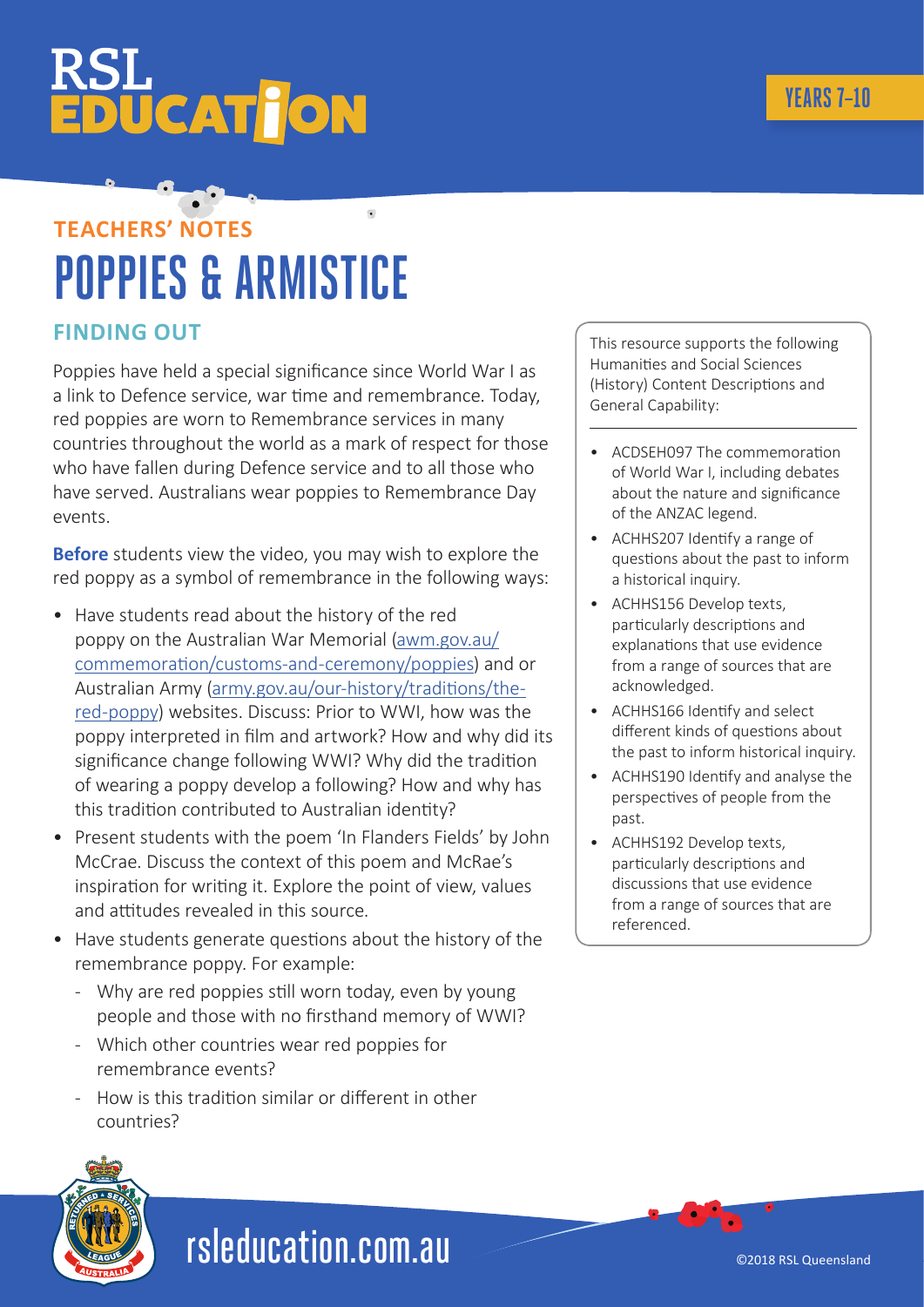# **ÜCAT JON**

## **TEACHERS' NOTES POPPIES & ARMISTICE**

- Separate students' questions into that can easily be searched via the internet and those that cannot. Identify and develop the types of questions which require historical argument. Model a process of evaluating and enhancing students' questions. Some may be extended or modified to inform historical inquiry.
- Provide quality paper and water colours and engage students to paint some poppies. Students may wish to highlight the symbolic and realistic colours of the poppy or take a more abstract approach and creatively reinterpret a poppy landscape.

#### **SORTING OUT**

**During viewing** you may wish to support students' engagement with the video in the following ways:

- Provide students with a retrieval chart or template which they may use as a guide to record relevant information.
- Have students complete a "See / Think / Wonder" graphic organiser, based on the content of the video.

• Revisit students' list of questions about poppies. Which questions can be answered by the video content? Which questions can be investigated using reference materials and the internet? Allow some time for investigation, via independent, guided or teacher-modelled searches.

- Encourage students to generate further questions that may have been inspired by the video to add to the list. Encourage rich, open questions which encourage historical inquiry.
- Any remaining questions which are not easily searchable can be directed to your school's local RSL Sub Branch. Consider inviting an RSL member to respond — in person during a visit to the school, via a Skype or phone conversation, or as a written response.

Related content:

- Video [rsleducation.com.au/Themes/](http://www.rsleducation.com.au/Themes/Commemoration/years-Prep---2/Poppies) [Commemoration/years7-11/](http://www.rsleducation.com.au/Themes/Commemoration/years-Prep---2/Poppies) Poppies
- Australian War Memorial website [awm.gov.au/commemoration/](http://awm.gov.au/commemoration/customs-and-ceremony/poppies) [customs-and-ceremony/poppies](http://awm.gov.au/commemoration/customs-and-ceremony/poppies)
- Australian Army website [army.gov.au/our-history/traditions/](http://army.gov.au/our-history/traditions/the-red-poppy ) [the-red-poppy](http://army.gov.au/our-history/traditions/the-red-poppy )
- [Google Earth](http://army.gov.au/our-history/traditions/the-red-poppy ) [dva.gov.au/commemorations](http://army.gov.au/our-history/traditions/the-red-poppy )[memorials-and-war-graves/office](http://army.gov.au/our-history/traditions/the-red-poppy )[australian-war-graves](http://army.gov.au/our-history/traditions/the-red-poppy )
- [Contact a RSL Sub-branch](http://www.rslqld.org/Contact-Us/Sub-Branches
) [rslqld.org/Contact-Us/Sub-](http://www.rslqld.org/Contact-Us/Sub-Branches
)[Branches](http://www.rslqld.org/Contact-Us/Sub-Branches
)